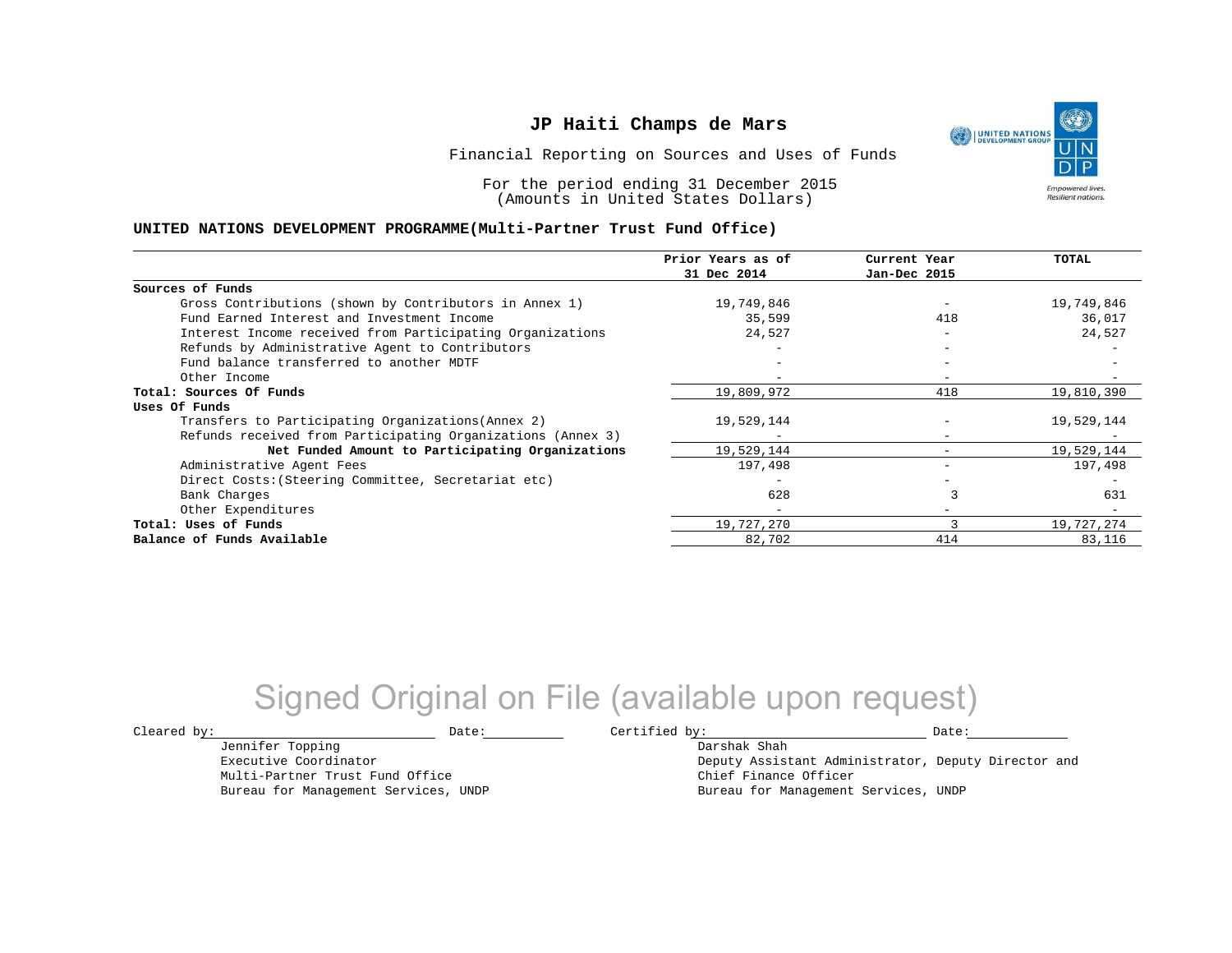

Financial Reporting on Sources and Uses of Funds

For the period ending 31 December 2015 (Amounts in United States Dollars)

### **UNITED NATIONS DEVELOPMENT PROGRAMME(Multi-Partner Trust Fund Office)**

**Annex - 1: Gross Contributions**

|                                | Prior Years as of | Current Year             | TOTAL      |
|--------------------------------|-------------------|--------------------------|------------|
|                                | 31 Dec 2014       | Jan-Dec 2015             |            |
| Contributors                   |                   |                          |            |
| CANADIAN INTERNATIONAL DEVELOP | 19,749,846        | $\overline{\phantom{0}}$ | 19,749,846 |
| Total: Contributions           | 19,749,846        | $-$                      | 19,749,846 |

# Signed Original on File (available upon request)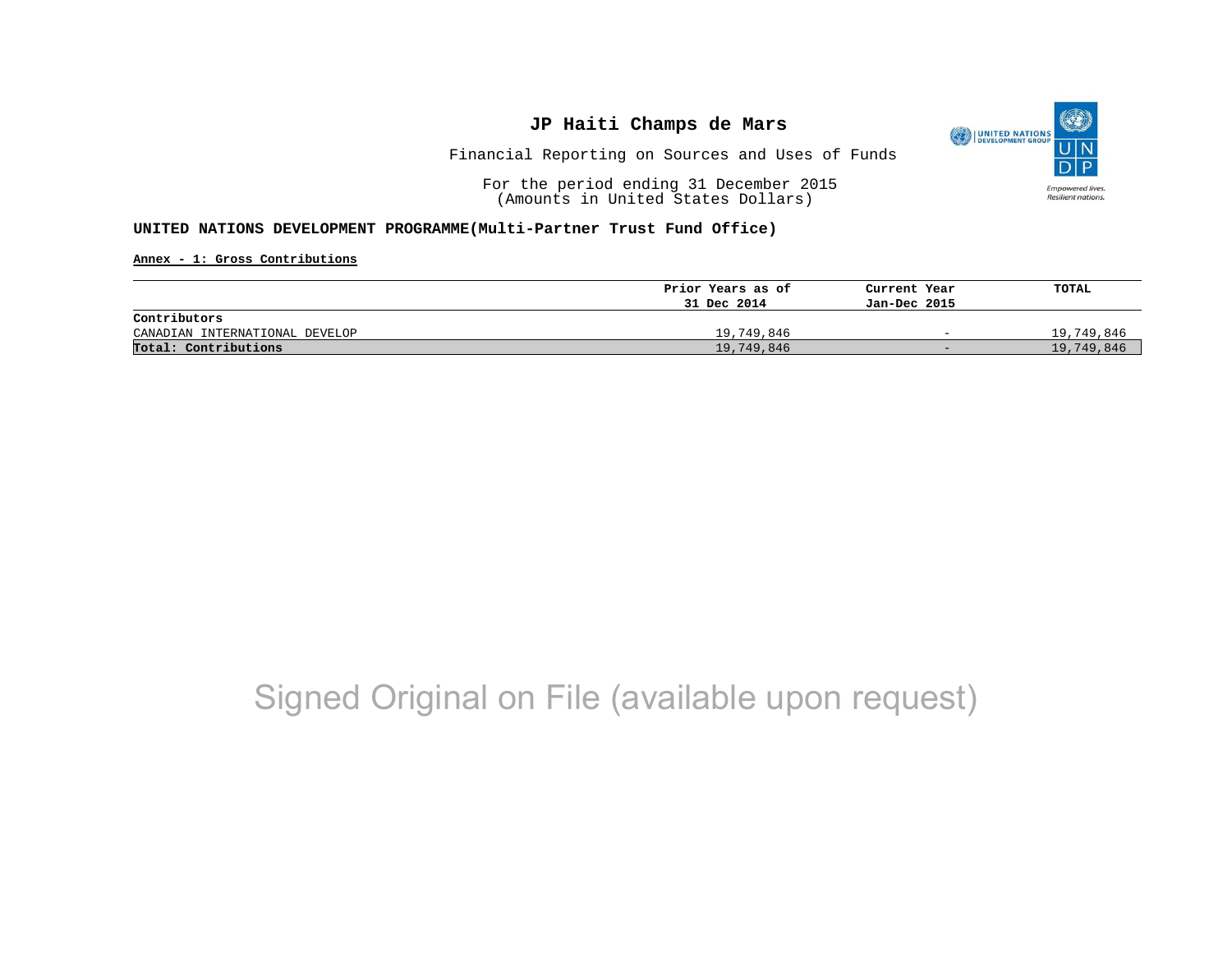

Financial Reporting on Sources and Uses of Funds

For the period ending 31 December 2015 (Amounts in United States Dollars)

#### **UNITED NATIONS DEVELOPMENT PROGRAMME(Multi-Partner Trust Fund Office)**

#### **Annex - 2: Transfers to Participating Organizations**

|                                                | Prior Years as of | Current Year             | TOTAL      |
|------------------------------------------------|-------------------|--------------------------|------------|
|                                                | 31 Dec 2014       | Jan-Dec 2015             |            |
| ILO                                            | 443,473           | $\sim$                   | 443,473    |
| IOM                                            | 7,458,377         | $\qquad \qquad -$        | 7,458,377  |
| <b>UNDP</b>                                    | 3,481,457         | $\qquad \qquad -$        | 3,481,457  |
| <b>UNOPS</b>                                   | 8,145,837         | $\overline{\phantom{0}}$ | 8,145,837  |
| Total Transfers to Participating Organizations | 19,529,144        | $-$                      | 19,529,144 |

# Signed Original on File (available upon request)